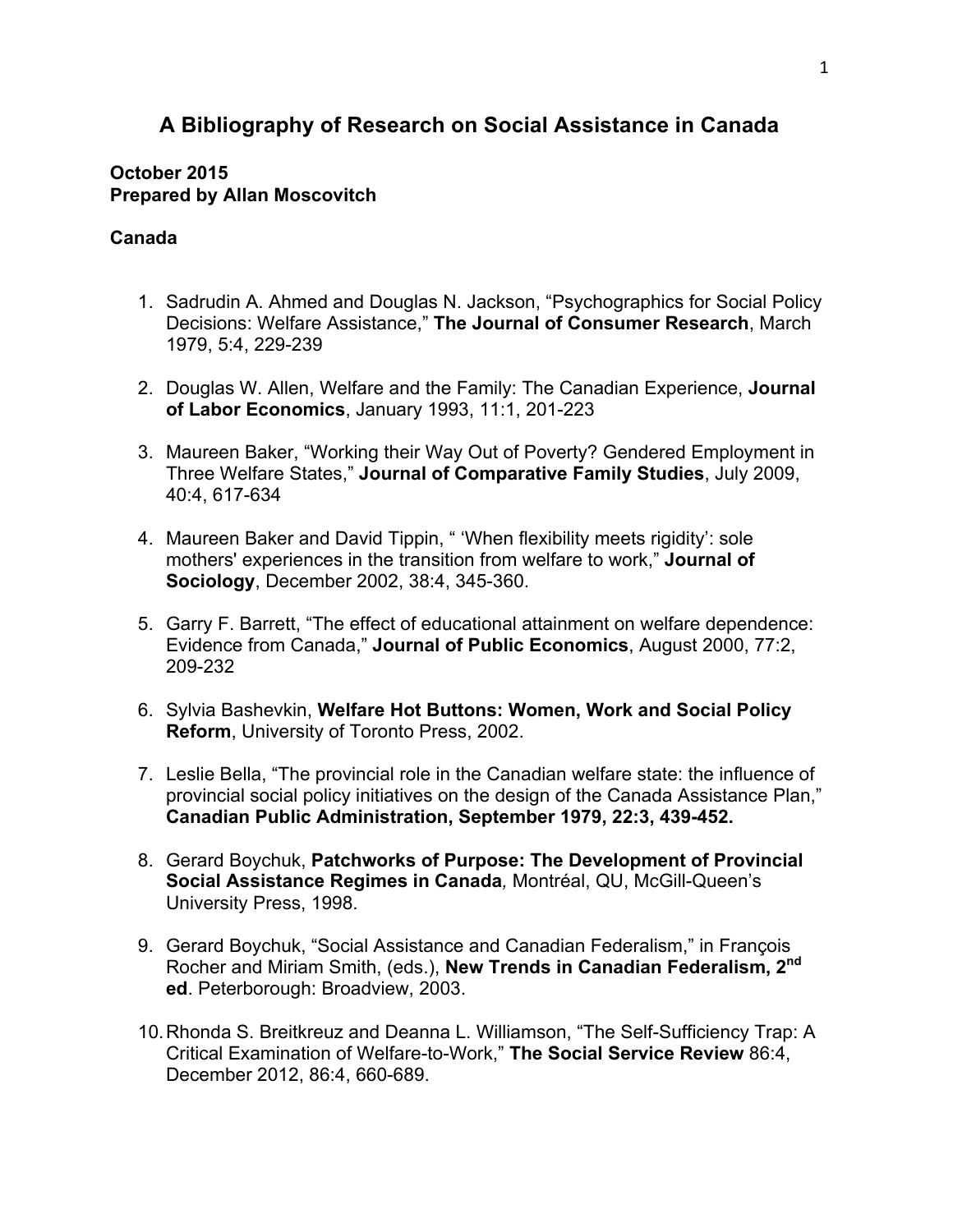- 11.Stephanie Baker Collins, "The Challenge of Equity in Canadian Social Welfare Policy," **Canadian Review of Social Policy***,* 42, 1998.
- 12.Nicolas Beaulieu, Jean-Yves Duclos, Bernard Fortin et al."Intergenerational reliance on social assistance: Evidence from Canada," **Journal of Population Economics**, September 2005, 18:3, 539-562
- 13.C. Bedos, A. Levine, J.-M. Brodeur, "How People on Social Assistance Perceive, Experience, and Improve Oral Health," **Journal of Dental Research**, July 2009, 88:7, 653-657
- 14.Lucie Blais, Julie Couture, and Elham Rahme et al. "Impact of a cost sharing drug insurance plan on drug utilization among individuals receiving social assistance, " **Health Policy**, May 2003, 64:2, 163-172
- 15.M. Campolieti and H. Krashinsky, "Substitution between disability support programs in Canada," October 2004, **Canadian Public Policy**, 2003, 29:4, 417- 429
- 16.Michael Charette and Ronald Meng, "The Determinants of Welfare Participation of Female Heads of Household in Canada," **The Canadian Journal of Economics / Revue canadienne d'Economique**, May 1994, 27:2, .290-306
- 17.Kelly Chen, Lars Osberg, Shelley Phipps, Inter-generational effects of disability benefits: evidence from Canadian social assistance programs," **Journal of Population Economics**, October 2015, 28:4.873-910
- 18.Martin Cooke, "A Welfare Trap? The Duration and Dynamics of Social Assistance Use among Lone Mothers in Canada," **Canadian Review of Sociology/Revue canadienne de sociologie**, August 2009, 46:3 179-206
- 19.Martin Cooke and Amber Gazso, "Taking a Life Course Perspective on Social Assistance Use in Canada: A Different Approach," **Canadian Journal of Sociology**, 34:2, 2009, 349-372.
- 20.Michael I. Cragg, "The Dynamics of Welfare Use in Canada," **The Canadian Journal of Economics / Revue canadienne d'Economique,** April 1996, 25- 32
- 21.Rick Csiernik , "The Income Adequacy of Provincial and Territorial Social Assistance Payments to Non-Institutionalized Disabled Adults: Further Evidence Why Canada Needs a Guaranteed Annual Income Policy," **Canadian Journal of Public Health / Revue Canadienne de Sante'e Publique**, March 1988, 79:2, 109-114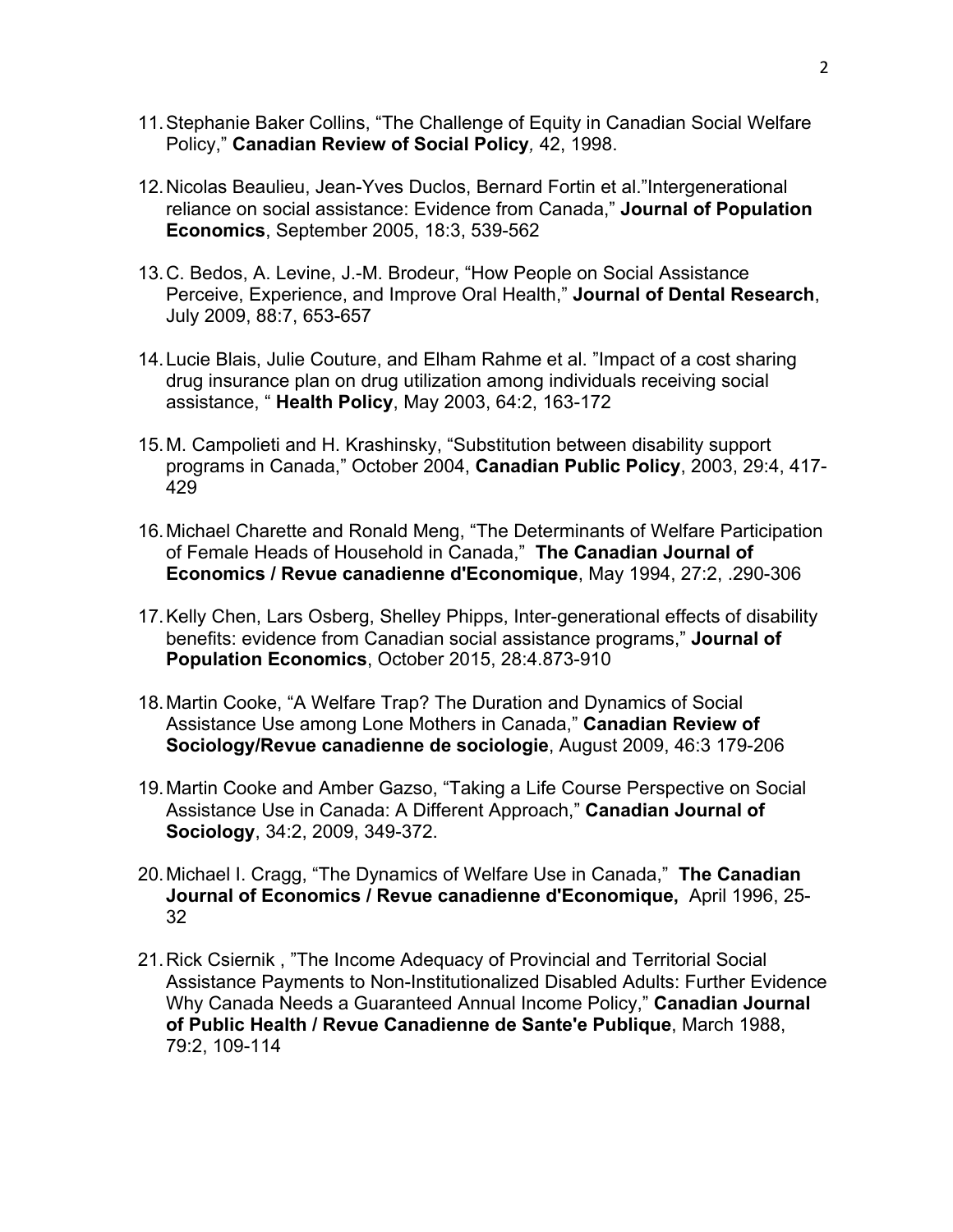- 22.Louis N. Christofides, Thanasis Stengos, and Robert Swidinsky, "Welfare Participation and Labour Market Behaviour in Canada," **The Canadian Journal of Economics / Revue canadienne d'Economique** August 1997, 30:3, 595- 621
- 23.Barbara Davis and Valerie Tarasuk, "Hunger in Canada," **Agriculture and Human Values,** September 1994, 11:4, 50-57
- 24.Jamie R. Daw and Steven G. Morgan, "Stitching the gaps in the Canadian public drug coverage patchwork? A review of provincial pharmacare policy changes from 2000 to 2010," **Health policy**, January 2012, 104:1, 19-26
- 25.Mark S. Dolson, "By Sleight of Neoliberal Logics: Street Youth, Workfare, and the Everyday Tactics of Survival in London, Ontario, Canada," **City & Society**  August 2015, 27:2,.116-135
- 26.Mark Dolson, "Trauma, Workfare and the Social Contingency of Precarity and Its Sufferings: The Story of Marius, A Street-Youth," **Culture, Medicine, and Psychiatry**, March 2015, 39:1, 134-161.
- 27.Martin D. Dooley, Stéphane Gascon, Pierre Lefebvre, et al., « Lone Female Headship and Welfare Policy in Canada," **The Journal of Human Resources,**  July 2000, 35:3, 587-602
- 28.Martin D. Dooley, 'The Evolution of Welfare Participation among Canadian Lone Mothers, 1973-1991," **The Canadian Journal of Economics / Revue canadienne d'Economique**, May 1999, 32:3, 589-612
- 29.Joel Emes and Andrei Kreptul, "The Adequacy of Welfare Benefits in Canada," **The Fraser Institute**, April 1999, http://oldfraser.lexi.net/publications/critical\_issues/1999/welfare\_benefits/
- 30.Patricia M. Evans, "Targeting Single Mothers for Employment: Comparisons from the United States, Britain, and Canada," **The Social Service Review**  September 1992, 66:3 378-398
- 31.Patricia M. Evans, "(Not) Taking Account of Precarious Employment: Workfare Policies and Lone Mothers in Ontario and the UK," Social Policy & Administration, February 2007, 41:1, 29-49
- 32.Patricia M. Evans, "From Workfare to the Social Contract: Implications for Canada of Recent US Welfare Reforms," **Canadian Public Policy / Analyse de Politiques**, March 1993, 19:1, .54-67
- 33.Federal-Provincial-Territorial Directors of Income Support, **Social Assistance Statistical Report: 2005**, Ottawa, August 2006.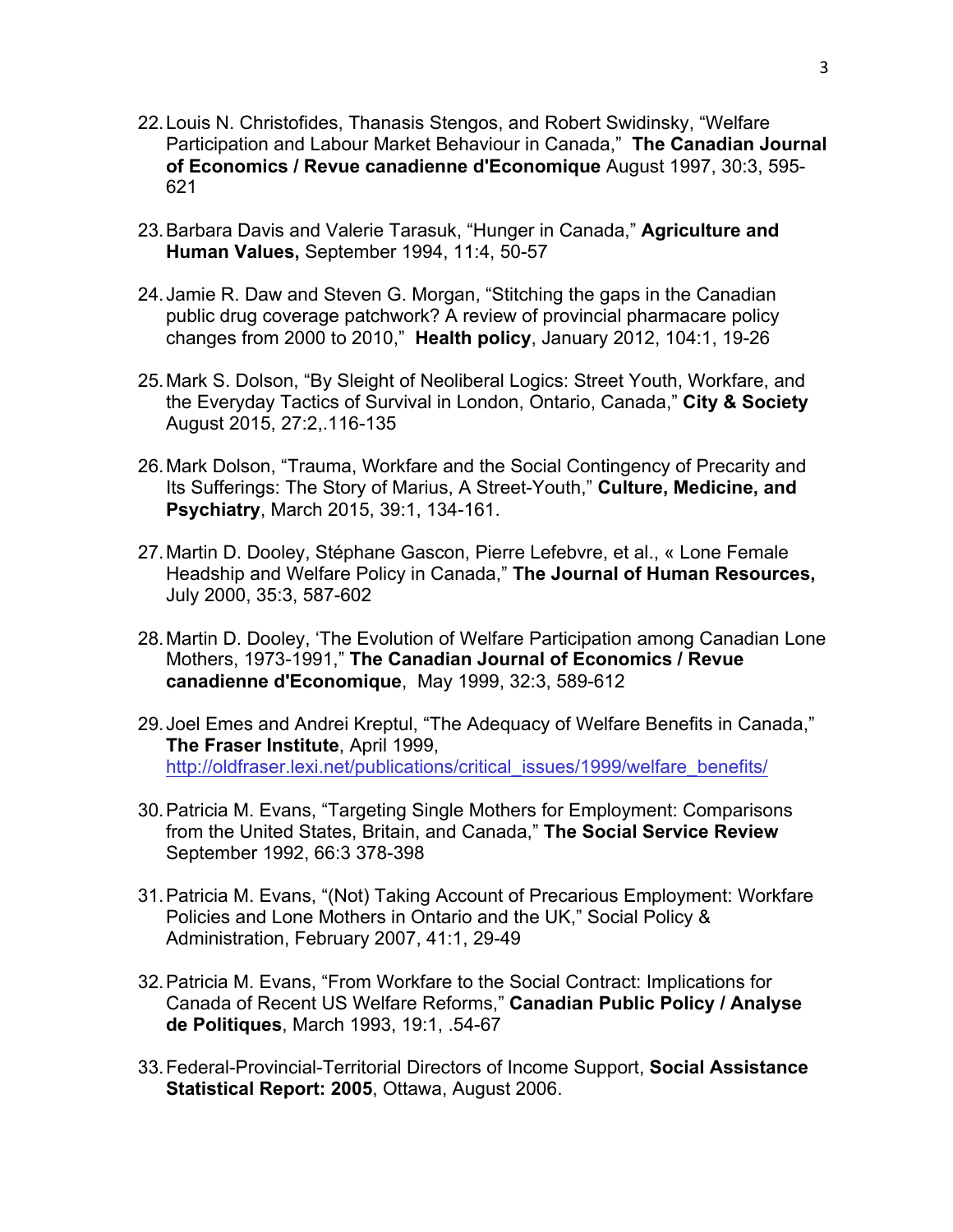- 34.Federal-Provincial-Territorial Directors of Income Support, **Social Assistance Statistical Report: 2006,** Ottawa, August 2009.
- 35.Federal-Provincial-Territorial Directors of Income Support, **Social Assistance Statistical Report: 2008,** September 2010.
- 36.Ross Finnie and Ian Irvine, **The Welfare Enigma: Explaining the Dramatic Decline in Canadians' Use of Social Assistance, 1993–2005,** C.D. Howe Institute, Commentary No. 267, June 2008. https://www.cdhowe.org/welfareenigma-explaining-dramatic-decline-canadians%E2%80%99-use-socialassistance-1993%E2%80%932005
- 37.Reuben Ford, Jenn Dixon, Shek-wai Hui, Isaac Kwakye, and Danielle Patry, **Motivational Interviewing Pilot Project Final Report**, Social Research and Demonstration Corporation, September 11, 2014, http://www.srdc.org/news/motivating-long-term-social-assistance-recipientstowards-employment.aspx
- 38.Marc Frenette, David A. Green and Kevin Milligan, "Taxes, Transfers, and Canadian Income Inequality," **Canadian Public Policy** 35:4, January 2009, 35:4, 389-411
- 39.Marc Frenette and Garnett Picot, "Life after Welfare: The Economic Well Being of Welfare Leavers in Canada during the 1990s," **Statistics Canada**, March 2003. http://www.statcan.gc.ca/access\_acces/alternative\_alternatif.action?l=eng&loc= http://www.statcan.gc.ca/pub/11f0019m/11f0019m2003192 eng.pdf&t=Analytical%20Studies%20Branch%20Research%20Paper%20Series
- 40.Amber Gazso,. "Reinvigorating the Debate: Questioning the Assumptions About and Models of the "Family" in Social Assistance Policy." **Women's Studies International Forum***,* 32:2, 2009, 150-162.
- 41.Amber Gazso and Susan McDaniel. "The Risks of Being a Single Mother on Income Support in Canada and the United States." **International Journal of Sociology and Social Policy,** 30:7/8, 2010, 368-386.
- 42.Amber Gazso and Ingrid Waldron, "Fleshing Out the Racial Undertones of Poverty for Canadian Women and their Families: Re-envisioning a Critical Integrative Approach." **Atlantis: A Women's Studies Journal**, 34:1, 2009, 132- 141.
- 43.Amber Gazso, "Staying Afloat on Social Assistance: Parents' Strategies of Balancing Work and Family," **Socialist Studies***,* 3:2, 2007, 31-63.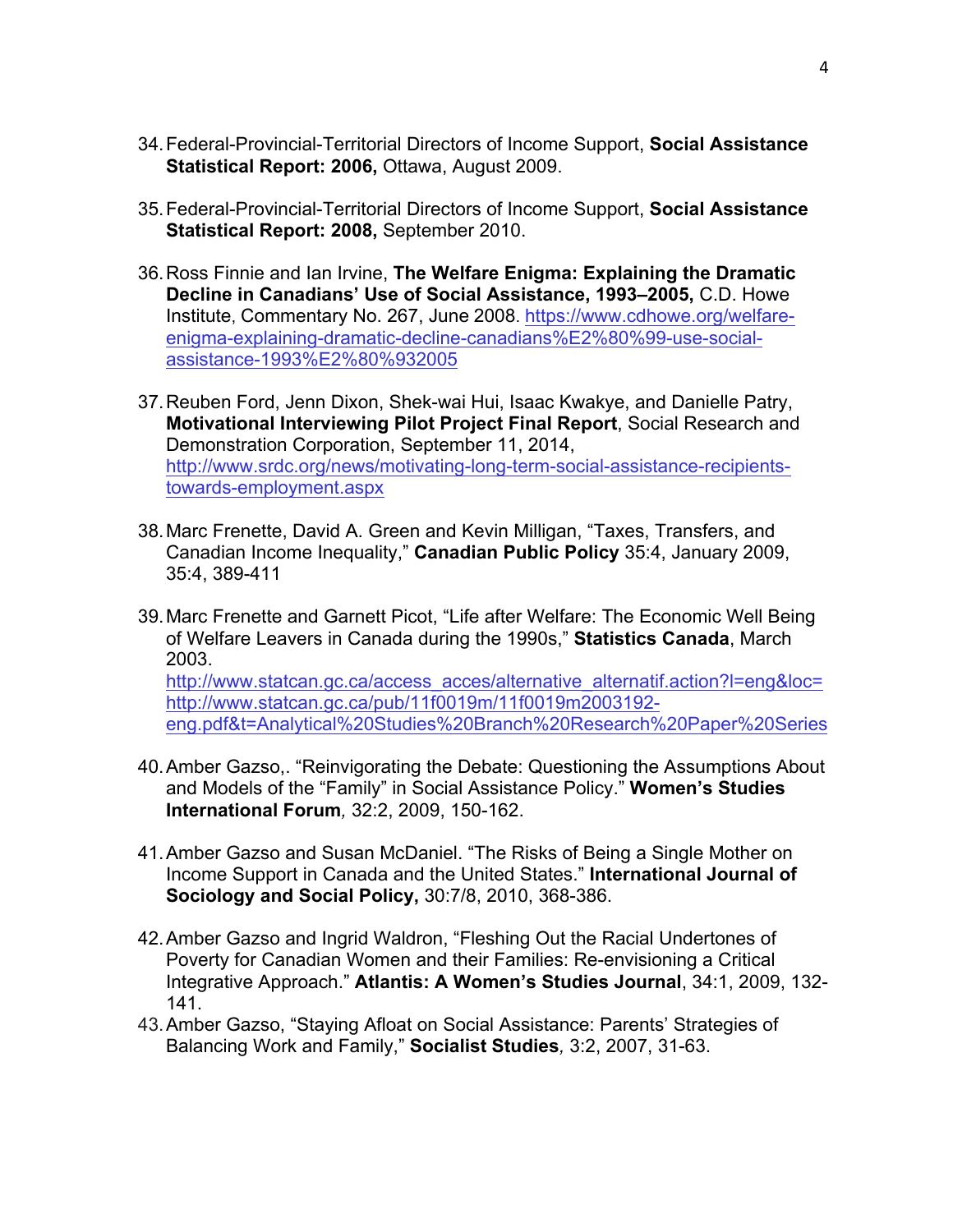- 44.Amber Gazso,. "Balancing Expectations for Employability and Family Responsibilities While on Social Assistance: Low Income Mothers' Experiences in Three Canadian Provinces**." Family Relations,** 56:5, 2007, 454-466.
- 45.Luann Good Gingrich, "Social Exclusion and Double Jeopardy: The Management of Lone Mothers in the Market–State Social Field," **Social Policy & Administration**, August 2008, 42:4, 379-395
- 46.Ian Gough, Jonathan Bradshaw and John Ditch et al., "Social Assistance in Oecd Countries," **Journal of European Social Policy**, February 1997, 7:1, 17- 43
- 47.Peter Graefe, "State Restructuring, Social Assistance, And Canadian Intergovernmental Relations: Same Scales, New Tune," **Studies In Political Economy***,* 78, Autumn 2006, 93-117.
- 48.David H. Greenberg, Charles H. Michalopoulos, and Philip K. Robins, "Making Work Pay For Welfare Recipients," **Contemporary Economic Policy**  July 1995, 13:3, 39-52
- 49.Nezih Guner and John Knowles, "Why is the rate of single-parenthood lower in Canada than in the U.S.? A dynamic equilibrium analysis of welfare policies **Canadian Journal of Economics/Revue canadienne d'économique** February 2009, 42:1, 56-89
- 50.David Gyarmati, Shawn de Raaf, Boris Palameta, Claudia Nicholson, and Taylor Shek-Wai Hui, **Encouraging Work and Supporting Communities: Final Results of the Community Employment Innovation Project**, Social Research and Demonstration Corporation, November 2008, http://www.srdc.org/news/new-report-presents-a-viable-program-to-supportvulnerable-communities-and-the-unemployed.aspx
- 51.Nazim N. Habibov and Lida Fan "Comparing and contrasting poverty reduction performance of social welfare programs across jurisdictions in Canada using Data Envelopment Analysis (DEA): An exploratory study of the era of devolution," **Evaluation and Program Planning**, November 2010, 33:4 457- 467
- 52.Allison Harell, Stuart Soroka and Kiera Ladner, Public opinion, prejudice and the racialization of welfare in Canada, **Ethnic and Racial Studies**, December 2014, 37:14, 2580-2597.
- 53.Allison Harell, Stuart Soroka and Adam Mahon, "Is Welfare a Dirty Word? Canadian Public Opinion on Social Assistance Policies," **Policy Options**, September 2008, 53-56.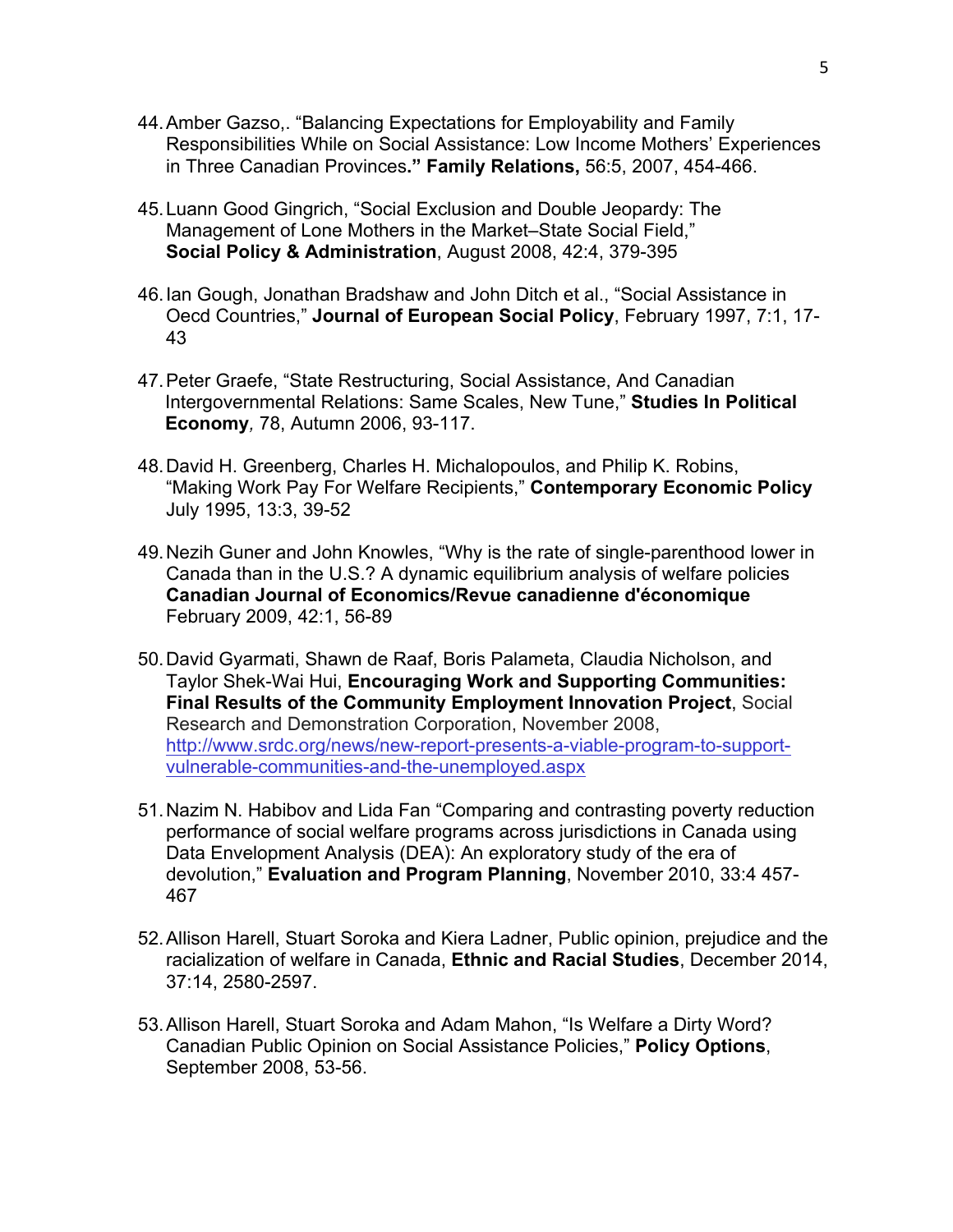- 54.Martha Jackman, "The Protection of Welfare Rights Under the Charter," **Ottawa Law Review***,* 20:2,1988.
- 55.Catherine Kingfisher, **A Policy Travelogue: Tracing Welfare Reform In Aotearoa/New Zealand And Canada**, Oxford: Berghahn, 2013.
- 56.Catherine Kingfisher and Michael Goldsmith, "Reforming Women in the United States and Aotearoa/New Zealand: A Comparative Ethnography of Welfare Reform in Global Context," **American Anthropologist,** September 2001, 103:3, 714-732
- 57.Ronald Kneebone and Katherine White, **The Rise And Fall Of Social-Assistance Use In Canada, 1969–2012**, University of Calgary, School of Public Policy, SSP Research Papers, 7:5, 2014.
- 58.Ronald D. Kneebone and Katherine G. White, "Fiscal Retrenchment and Social Assistance in Canada**," Canadian Public Policy**, 35:1, March/mars 2009, 21- 40. http://muse.jhu.edu/journals/canadian\_public\_policy/toc/cpp.35.1.html
- 59.Edward A Koning and Keith G Banting, "Inequality below the Surface: Reviewing Immigrants' Access to and Utilization of Five Canadian Welfare Programs," **Canadian Public Policy**, January 2014, 39:4, 581-601.
- 60.Rhonda Kornberger, Janet E. Fast and Deanna L. Williamson, "Welfare or Work: Which Is Better for Canadian Children?" **Canadian Public Policy / Analyse de Politiques**, December 2001, 27:4, 407-421
- 61.Norm Leckie, Taylow Shek-Wai Hui, Doug Tattrie, Jennifer Robson, and Jen-Pierre Voyer, **Learn Save: Individual Development Accounts Project: Final Report,** Social Research and Demonstration Corporation, Ottawa, November 2, 2010, http://www.srdc.org/news/testing-an-innovative-approach-to-promoteadult-learning-for-low-income-canadians.aspx
- 62.Pierre Lefebvre and Philip Merrigan, "Social Assistance and Conjugal Union Dissolution in Canada: A Dynamic Analysis, "**The Canadian Journal of Economics / Revue canadienne d'Economique** 30(1), February 1997, 112-134
- 63.Pierre Lefebvre and Philip Merrigan, "The Impact of Welfare Benefits on the Conjugal Status of Single Mothers in Canada: Estimates from a Hazard Model," **The Journal of Human Resources**, July 1998, 33:3 742-757
- 64.Thomas Lemieux and Kevin Milligan, **Incentive Effects of Social Assistance: A Regression Discontinuity Approach,** Statistics Canada*,* 11F0019MIE, No. 280, June 2006. http://publications.gc.ca/site/eng/291314/publication.html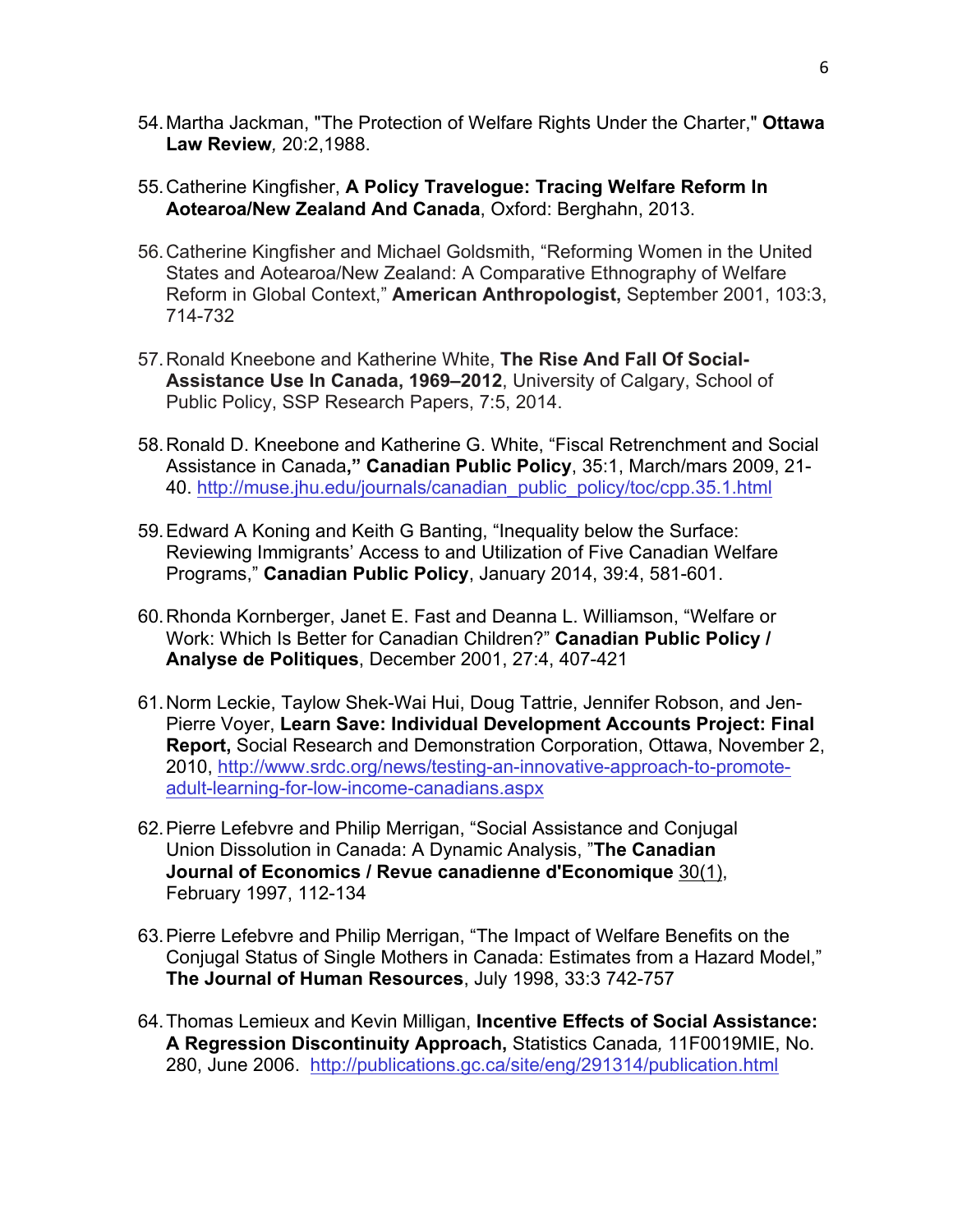- 65.Ernie S. Lightman, "Social assistance in a shrinking Canadian welfare state," **International Social Security Review** , January 1991, 44:1-2, 111-120
- 66.Ernie Lightman, Andrew Mitchell, and Dean Herd, "Cycling Off And On Welfare In Canada," **Journal Of Social Policy**, 39(4), October 2010, 523-542.
- 67.Elizabeth Lin, Peter C. Austin and Cameron A. Mustard, "Measuring the Effect of a Large Reduction in Welfare Payments on Mental Health Service Use in Welfare-Dependent Neighborhoods " **Medical Care**, September 2005, 43:9, 885-891
- 68.Charles Michalopoulos, Doug Tattrie, Cynthia Miller, Philip K. Robins, Pamela Morris, David Gyarmati, Cindy Redcross, Kelly Foley, and Reuben Ford**, Self-Sufficiency Project (SSP) – Making Work Pay: Final Report on the Self-Sufficiency Project for Long-Term Welfare Recipients**, Social Research and Demonstration Corporation, July 2002, http://www.srdc.org/publications/Self-Sufficiency-Project-SSP--Making-Work-Pay-Final-Report-on-the-Self-Sufficiency-Project-for-Long-Term-Welfare-Recipients-details.aspx
- 69.Allan Moscovitch, "Canada Health and Social Transfer: What Was Lost?" **Canadian Review of Social Policy,** 37, 1996.
- 70.John Myles, Feng Hou, Garnett Picot, et al., "The Demographic Foundations of Rising Employment and Earnings among Single Mothers in Canada and the United States, 1980–2000," **Population Research and Policy Review**, October 2009, 28:5, 693-720
- 71.Naomi Elizabeth Nichols, "Gimme shelter! Investigating the social service interface from the standpoint of youth," **Journal of Youth Studies**, December 2008, 11:6, .685-699.
- 72.Marilyn Ott, Gina Browne, Carolyn Byrne, et al. "Recreation for children on social assistance, 4–17 years old, pays for itself the same year," **Journal of Public Health,** September 2006, 28:3 203-208
- 73. Jamie Peck, "Political Economies of Scale: Fast Policy, Interscalar Relations and Neoliberal Workfare," **Economic Geography,** 78:3, 2002.
- 74.Jamie Peck, "From Federal Welfare to Local Workfare? Remaking Canada's Work-Welfare Regime," in Andrew Herod, Gearoid O. Tuathail and Susan M. Roberts, eds., **An Unruly World? Globalization, Governance and Geography,** New York: Routledge, 1998.
- 75.Graham Riches, Food Banks and Food Security: Welfare Reform, Human Rights and Social Policy. Lessons from Canada?, **Social Policy and Administration**, December 2002, 36:6, 648o-663 -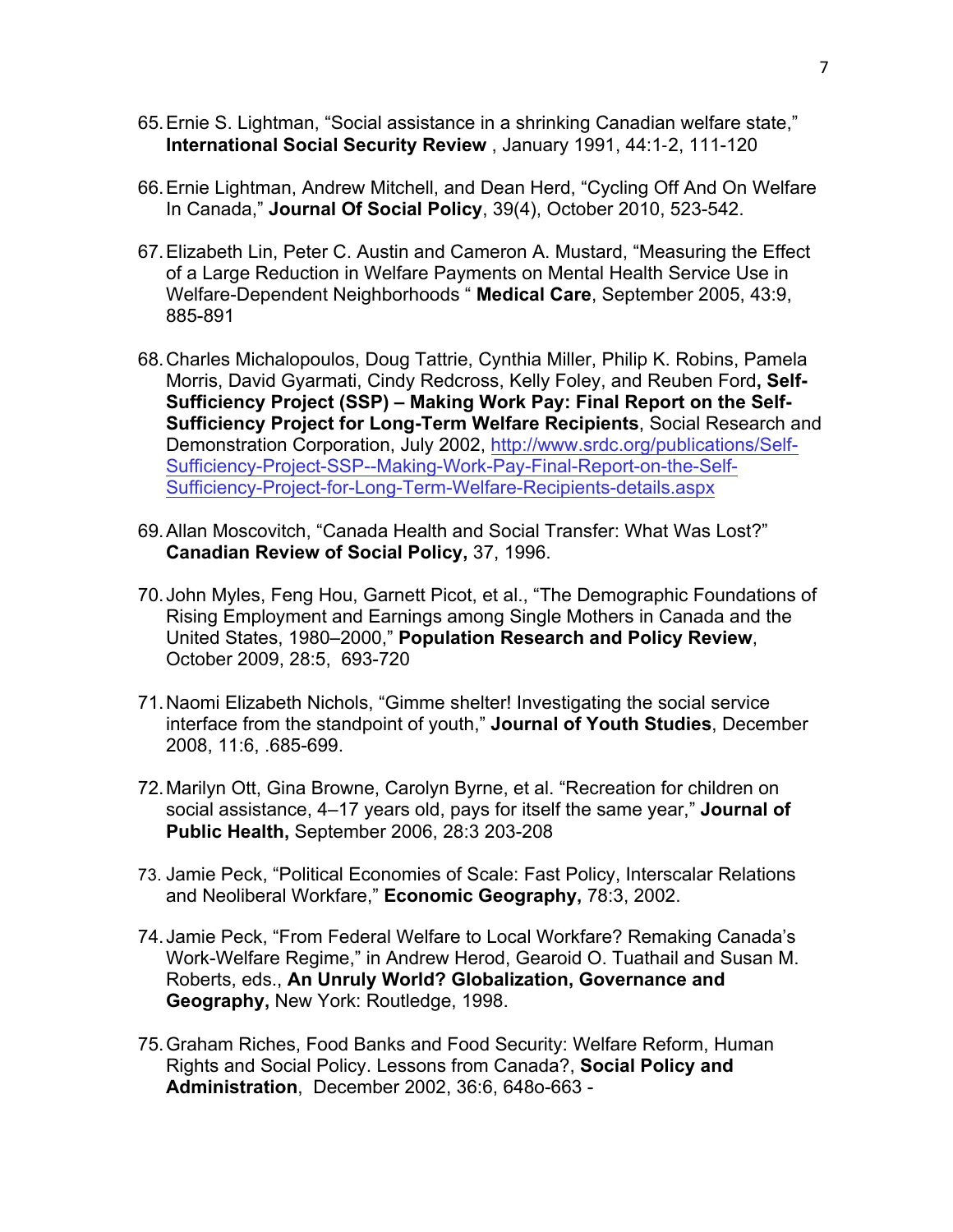- 76.Lynne M. Robinson, Lynn Mcintyre, and Suzanne Officer, "Welfare babies: poor children's experiences informing healthy peer relationships in Canada," **Health Promotion International**, December 2005, 20:, 342-350
- 77.F. Roy*, "*Social Assistance by Province, 1993-2003," **Canadian Economic Observer**, November 2004, http://www.statcan.gc.ca/pub/11-010 x/01104/7614-eng.htm
- 78.R. Sceviour and R. Finnie, "Social Assistance Use: Trends in incidence, entry and exit rates," **Canadian Economic Observer**, August 2004, http://www.statcan.gc.ca/pub/11-010-x/00804/7009-eng.htm
- 79.Anindya Sen and Hideki Ariizumi, "Teen families, welfare transfers, and the minimum wage: evidence from Canada," **Canadian Journal of Economics/Revue canadienne d'économique** February 2013, 46:1, 338-360
- 80.Tracy R. Snoddon, "The Impact of the CHST on Interprovincial Redistribution in Canada," **Canadian Public Policy/Analyse de Politiques, March 1998, 24:1 49-70.**
- *81.*Valerie Tarasuk, Naomi Dachner and Rachel Loopstra, "Food banks, welfare, and food insecurity in Canada," **British Food Journal**, January 2014, 116:9,1405-1417
- *82.*Nik Theodore and Jamie Peck, "Searching for the Best Practice in Welfare to Work: The Means, the Method and the Message," **Policy and Politics,** 29:1, 2001.
- 83.Sherri Torjman, **Workfare: A Poor Law***,* Caledon Institute for Social Policy, 1996.
- 84.Anne Tweddle, Ken Battle and Sherri Torjman, **Welfare in Canada 2012**, Caledon Institute of Social Policy, December 2013.
- 85.Anne Tweddle, Ken Battle and Sherri Torjman, **Welfare in Canada 2013**, Caledon Institute of Social Policy, November 2014.
- 86.Glenn Verheul, Sharon Manson Singer and James M. Christenson, "Mortality and Morbidity Associated with the Distribution of Monthly Welfare Payments," **Academic Emergency Medicine**, February 1997, 4:2, 118-123
- 87.Leah F. Vosko, "Mandatory 'Marriage' or Obligatory Waged Work: Social Assistance and Single Mothers in Wisconsin and Ontario," in Sylvia Bashevkin, (ed.), **Women's Work is Never Done: Comparative Studies in Care-Giving and Social Policy Reform***,* Routledge*,* New York, 2002.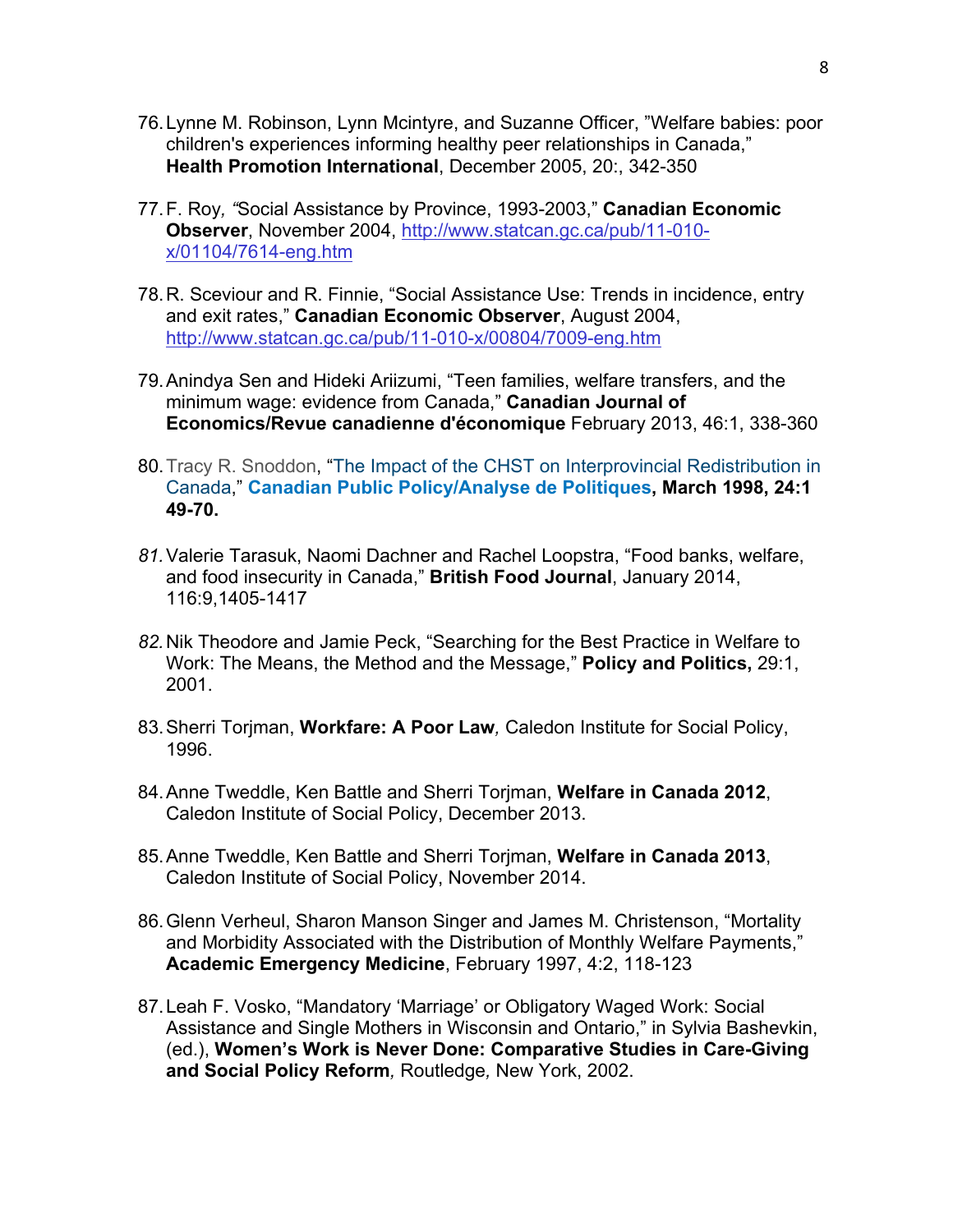- 88.Rebecca N. Warburton and William P. Warburton, "Canada Needs Better Data for Evidence-Based Policy: Inconsistencies between Administrative and Survey Data on Welfare Dependence and Education," **Canadian Public Policy/Analyse de Politiques,** September 2004, 30:3, 241-255
- 89.Robert D. Weaver, Nazim Habibov, and Lida Fan, "Devolution and the poverty reduction effectiveness of Canada's provincial social welfare programs: Results from a time-series investigation of a Canadian national survey." **Journal of Policy Practice**, 9:2, 2010, 80-95.
- 90.Stephen Whelan, "The take-up of means-tested income support," **Empirical Economics**, December 2010, 39:3, 847-875
- 91.Stephen Whelan, "The Interaction between Income Support Programs," **LABOUR** 24:4, December 2010, 407-440.
- 92.D. L Williamson, and F Salkie, "Welfare reforms in Canada," **Journal of Children and Poverty***,* 11:1, 2005, 55–76.
- 93.Maria Zlotorzynska, M.-J.S. Milloy, Lindsey Richardson, et al., "Timing of income assistance payment and overdose patterns at a Canadian supervised injection facility," **International Journal of Drug Policy**, July 2014, 25:4, 736- 739

#### **Alberta**

- 1. Kenneth J. Boessenkool*,* **Back to Work: Learning from the Alberta Welfare Experiment**, C.D. Howe Institute, Apr.1, 1997. https://www.cdhowe.org/sites/default/files/attachments/research\_papers/mixed// kbkool.pdf
- 2. Amber Gazso and Harvey Krahn, "Out of Step or Leading the Parade? Public Opinion about Income Support Policy in Alberta, 1995 and 2004," **Journal of Canadian Studies/Revue d'Etudes canadiennes**, 42:1, Winter 2008, 154-178,

# **British Columbia**

- 1. Peter Adams, Cathy Tait, and Victoria Consulting Network Ltd., **Evaluation of the Job Placement Program and the Training for Jobs Program***,*  Employment Initiatives Branch, Ministry of Human Resources, September 9, 2004. http://www.povnet.org/sites/povnet.org/files/Evaluation\_JPP\_T4J\_Pilot.pdf
- 2. Jill Atkey and Rebecca Signer, **Still Left Behind A Comparison Of Living Costs And Income Assistance In British Columbia,** SPARC BC, February 2008.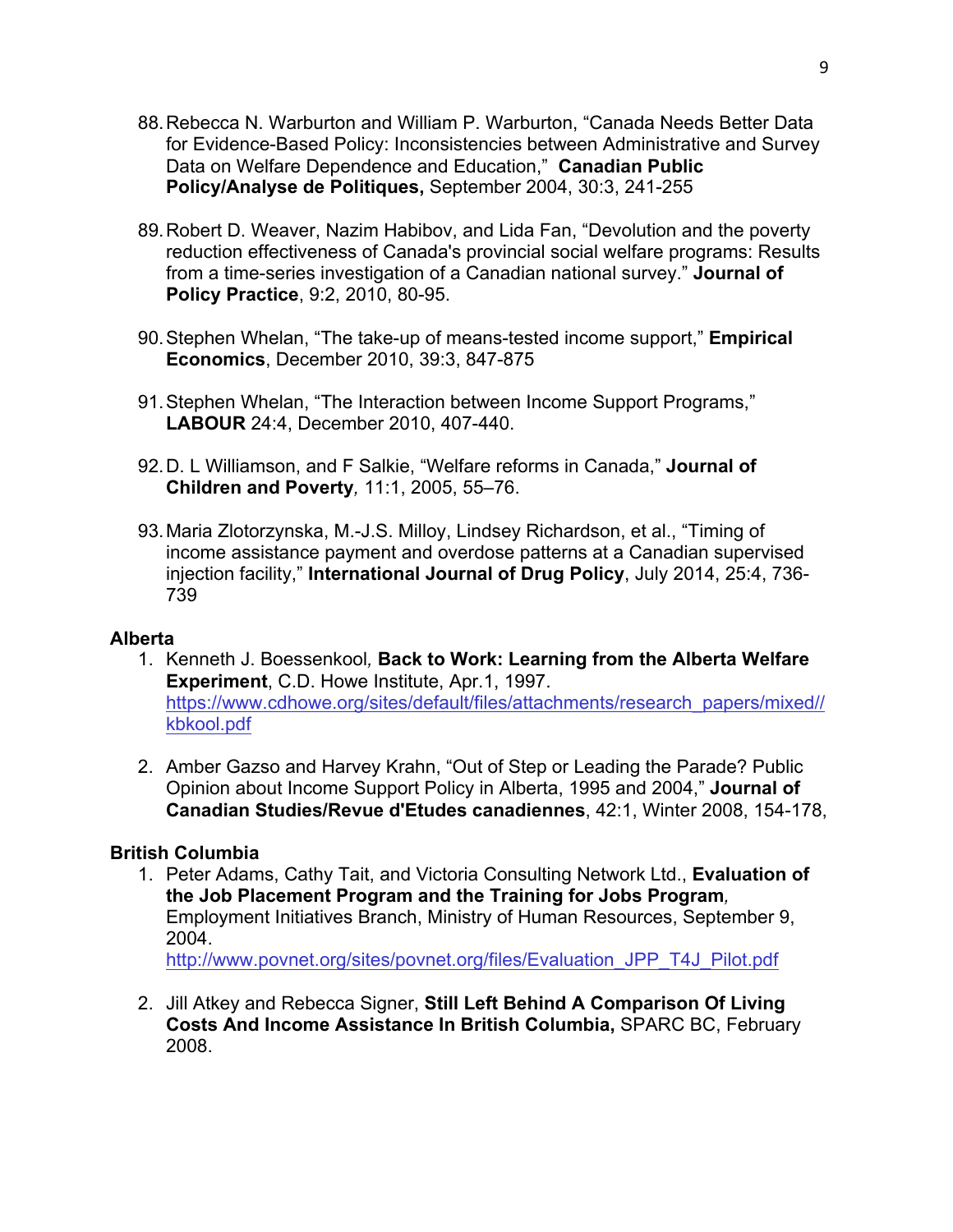- 3. Shauna Butterwick with Caroline White, **A Path Out Of Poverty: Helping BC Income Assistance Recipients Upgrade Their Education,** Canadian Centre for Policy Alternatives, 2006. https://www.policyalternatives.ca/sites/default/files/uploads/publications/BC\_Offi ce\_Pubs/bc\_2006/path\_out\_of\_poverty.pdf
- 4. Seth Klein, Jane Pulkingham, Sylvia Parusel, Kathryn Plancke, Jewelles Smith, Dixon Sookraj,, Thi Vu, Bruce Wallace and Jane Worton, **Living on Welfare in BC: Experiences of Longer-Term "Expected to Work" Recipients**, Copublished by the Canadian Centre for Policy Alternatives, BC Office and Raise the Rates, April 2008. https://www.policyalternatives.ca/sites/default/files/uploads/publications/BC\_Offi ce\_Pubs/bc\_2008/bc\_LoW\_summary\_web.pdf
- 5. Seth Klein and Andrea Long, **A Bad Time to be Poor: An Analysis of British Columbia's New Welfare Policies,** Co-published by the Canadian Centre for Policy Alternatives and the Social Planning and Research Council of BC, June 2003. https://www.policyalternatives.ca/sites/default/files/uploads/publications/BC\_Offi ce\_Pubs/welfare.pdf
- 6. Jorgen Hansen, "Human Capital and Welfare Dynamics in Canada, **The B.E. Journal of Economic Analysis & Policy,** June 2007, 7:1, #27
- 7. Jane Pulkingham and Sylvia Fuller, "From Parent to Patient: The Medicalization of Lone Motherhood through Welfare Reform," **Social Politics: International Studies in Gender, State and Society**, June 2012, 19:2, 243-268
- 8. Bruce Wallace and Tim Richards, **The Rise and Fall of Welfare Time Limits in British Columbia**, Vancouver Island Public Interest Research Group, June 2008.
- 9. Bruce Wallace, Seth Klein and Marge Reitsma-Street with Tim Richards, **Denied Assistance: Closing the Front Door on Welfare in BC**, Co-published by the Vancouver Island Public Interest Research Group and the Canadian Centre for Policy Alternatives, March 2006.

#### **Manitoba**

- 1. Harvey Stevens, Wayne Simpson, and Sid Frankel, "Explaining Declining Social Assistance Participation Rates: A Longitudinal Analysis of Manitoba Administrative and Population Data, **Canadian Public Policy**, June 2011, 37:2, 163-181
- 2. Tom Janzen, Tom Carter, and Brian McGregor, **A New Face On Poverty: Social Assistance In Winnipeg's Inner City**, Research Highlight No.3,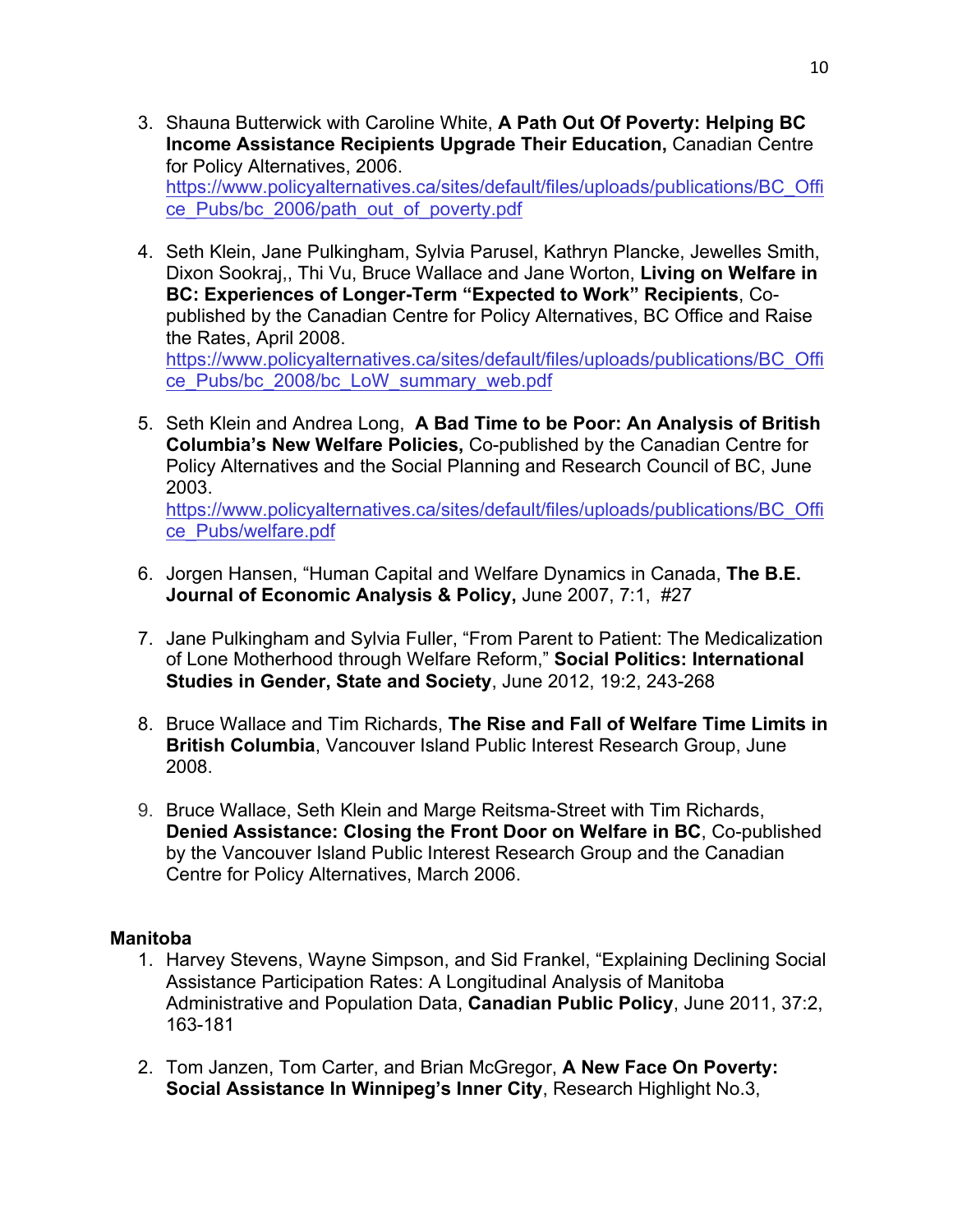February 2004.

http://homeless.samhsa.gov/ResourceFiles/A\_New\_Face\_On\_Poverty-Social Assistance in Winnipeg.pdf

- 3. Shauna Mackinnon, "Workfare in Manitoba" in Jim Silver (ed.) **Solutions that Work, Fighting Poverty in Winnipeg,** Halifax and Winnipeg: Fernwood Publishing and Canadian Center for Policy Alternatives, 2000.
- 4. Byron M. Sheldrick, Harold Dyck, Troy Myers and Claudette Michell, **A Profile of Income Assistance Recipients in Winnipeg's Inner City,** Winnipeg Inner City Research Alliance, 2004.

#### **New Brunswick**

- 1. Chantal Bourassa, and Ysabel Provencher, **Minimum Wage and Welfare incomes in New Brunswick. How to survive?** School of Social Work, Université de Moncton. Common Front for Social Justice of New-Brunswick, October 12, 2004.
- 2. Ysabel Provencher, and Chantal Bourassa, **'If Welfare Owns You, You Can't Do Nothing,' Life on Social Assistance In New Brunswick.** Action Research Laboratory, School Of Social Work, Université de Moncton, July 2005

#### **Newfoundland**

- 1. Guy Lacroix, Canada, Human Resources Development Canada, and Applied Research Branch. **The Dynamics of Welfare Participation in Newfoundland***:* **1986-1998**. Applied Research Branch, Strategic Policy, Human Resources Development Canada,1999.
- 2. Fran Locke with Penelope Rowe, and Canadian Council on Social Development, **Poverty Reduction Policies and Programs: Tracing a Path from the Past to the Future**, Ottawa, ON, Community Services Council Newfoundland and Labrador, Social Development Report Series, 2009.

#### **Nova Scotia**

- 1. Goss Gilroy Inc., Nova Scotia Department of Community Services, and Canadian Electronic Library (Firm), **Evaluation of Employment Support Services, Final Report***,* Ottawa, ON, Gross Gilroy Inc., Prepared for Policy, Planning and Research/Employment Support Services Department of Community Services, Government of Nova Scotia, March 2007.
- 2. Stella Lord and Anne Martell, **Building Transitions to Good Jobs for Low-Income Women**, Halifax, NS, Nova Scotia Advisory Council on the Status of Women, 2004.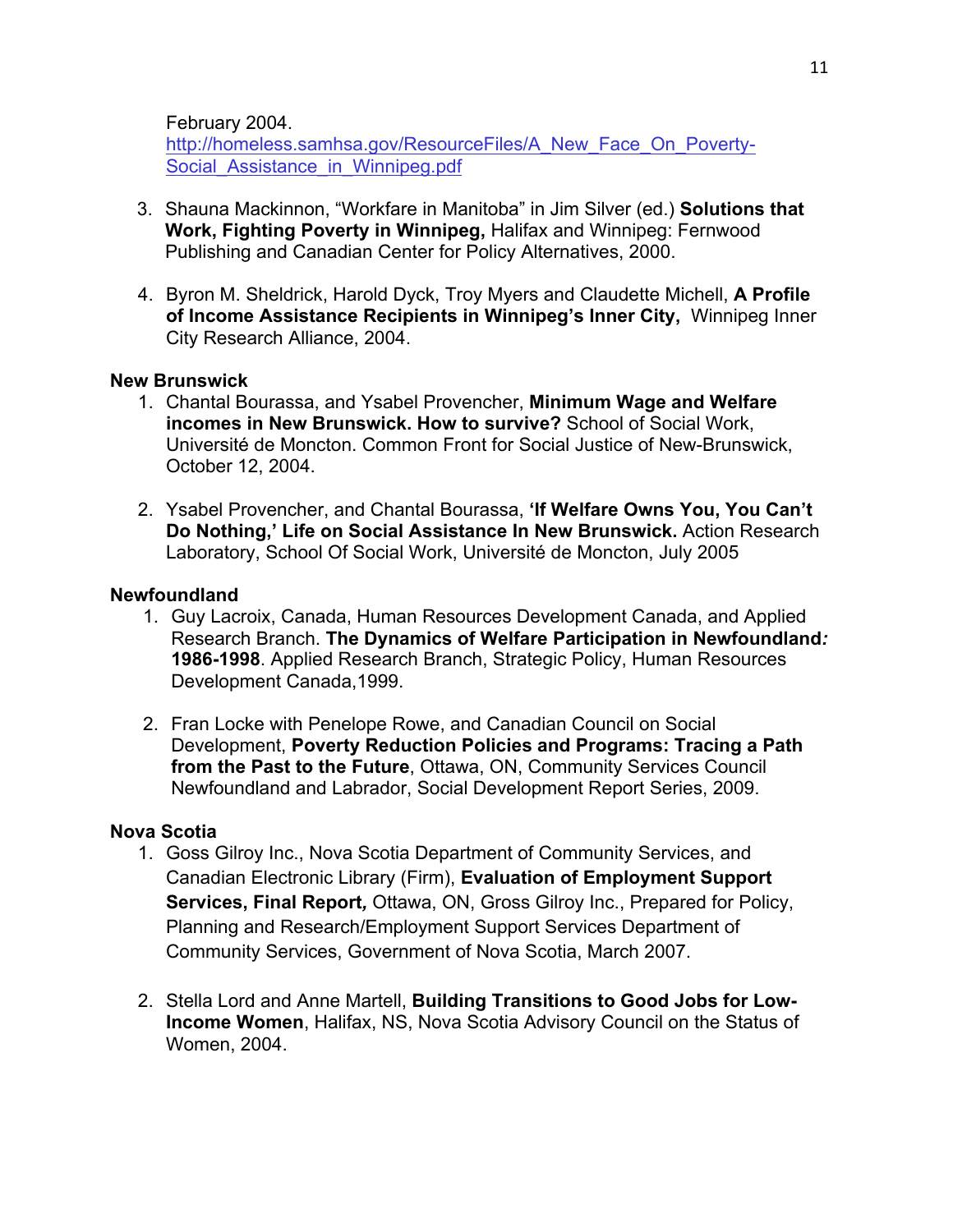- 3. Christine Marie Saulnier and Canadian Council on Social Development, **Poverty Reduction Policies and Programs in Nova Scotia: The Causes and Consequences of Poverty: Understanding Divisions and Disparities in Social and Economic Development in Nova Scotia,** Ottawa, ON, Canadian Council on Social Development, 2009.
- 4. Sara Wuite, Christine Saulnier and Stella Lord, **Cornerstone Compromised: A Critical Analysis of Changes to Special Needs Assistance in Nova Scotia**, Canadian Centre for Policy Alternatives, July 2013. https://www.policyalternatives.ca/sites/default/files/uploads/publications/Nova% 20Scotia%20Office/2013/07/Cornerstone\_Compromised\_NS.pdf

#### **North West Territories**

1. Auditor General of the Northwest Territories Legislative Assembly**, Report, Northwest Territories Income Security Programs**, Department of Education, Culture and Employment, **2013.**

## **Nunavut**

## **Ontario**

- 1. Harry Beatty, "Ontario Disability Support Plan: Policy and Implementation" **Journal of Law and Social Policy,** 14, March 1999.
- 2. Kendra Coulter Women, "Poverty Policy, and the Production of Neoliberal Politics in Ontario, Canada," **Journal of Women, Politics & Policy,** January 2009, 30:1, 23-45
- 3. John Fraser, Cynthia Wilkey and JoAnne Frenschkowski, **Denial by Design: The Ontario Disability Support Program**, Toronto, ON, Income Security Advocacy Centre, 2003. http://www.incomesecurity.org/documents/DenialByDesignfinal.pdf
- 4. Shelley A.M. Gavigan and Dorothy E. Chunn, "From Mothers' Allowance To Mothers Need Not Apply: Canadian Welfare Law As Liberal And Neo-Liberal Reforms," Osgoode Hall Law Journal, 45:4, 2007, 734 – 771. http://digitalcommons.osgoode.yorku.ca/ohlj/vol45/iss4/5/
- 5. Government of Ontario, Office of the Auditor General of Ontario, "Ontario Disability," in **2009 Annual Report,** Chapter 3, Section 3.09, Queen's Printer for Ontario, 2009, 219 – 237. http://www.auditor.on.ca/en/reports\_2009\_en.htm
- 6. Government of Ontario, Office of the Auditor General of Ontario, "Ontario Works Program," in **2009 Annual Report,** Chapter 3, Section 3.11, Queen's Printer for Ontario, 2009, 254-76. http://www.auditor.on.ca/en/reports\_2009\_en.htm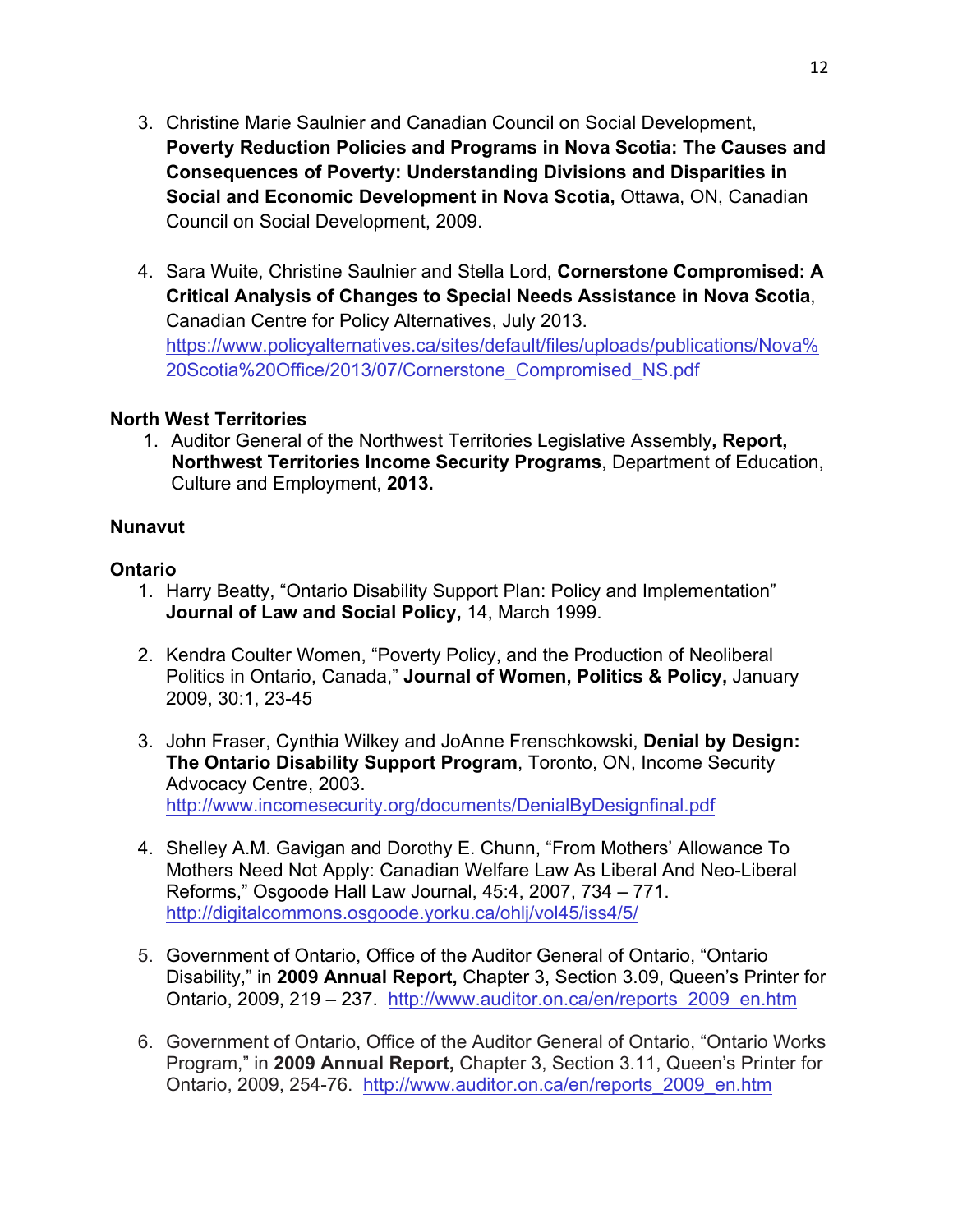7. Government of Ontario, **Brighter Prospects: Transforming Social Assistance in Ontario**, Frances Lankin and Munir A. Sheikh Commissioners, 2012,

https://web.archive.org/web/20130523021952/http://www.mcss.gov.on.ca/en/mc ss/programs/social/social\_assistance\_review.aspx

- 8. Sonja Grover, "Pushing under-18s onto the street: a Canadian charter analysis of Ontario's welfare-to-work scheme", **The International Journal of Human Rights,** March 2005, 9:1, 37-48
- 9. Dean Herd and Andrew Mitchell, "Discouraged, Diverted and Disentitled: Ontario Works New Service Delivery Model," Toronto: **The Community Social Planning Council of Toronto**, 2002.
- 10.Dean Herd and Andrew Mitchell, "Cutting Caseloads by Design: The Impact of the New Service Delivery Model for Ontario Works," **Canadian Policy of Public Review/Revue**, 51, Spring/Summer 2003,114-120. http://www.yorku.ca/crsp/issue51/issue51-8.pdf
- 11.Dean Herd, Andrew Mitchell and Ernie Lightman, "Rituals of Degradation: Administration as Policy in the Ontario Works Programme", **Social Policy and Administration,** 39:1, Fall 2005, 65–79.
- 12.Cindy Hanson and Lori Hanson, Unpaid work and social policy: Engaging research with mothers on social assistance, **Action Research**, June 2011, 9:2, 179-198
- 13.Thomas Richard Klassen and Dan Buchanan, "Ideology, Policy, and Economy: Liberal, New Democratic and Conservative Reforms of Ontario's Welfare Program," **Journal of Canadian Studies**, 40:3, Fall 2006, 186-209.
- 14.Siu-Ming Kwok and Dora M. Y. Tam, "Rethinking the Role of Municipal Governments on Redistribution in Ontario, Canada," **Journal of Policy Practice**, March 2010, 9:2, 69-79
- 15.Ernie Lightman, Andrew Mitchell and Dean Herd, **Suspicion and Surveillance: Navigating Welfare's Bureaucratic Maze,** University of Toronto, Faculty of Social Work, Social Assistance in the New Economy (SANE) Working Report 2, 2003.
- 16.Ernie Lightman, Dean Herd, and Andrew Mitchell, "Exploring the Local Implementation of Ontario Works," **Studies in Political Economy,** 78, October 2006.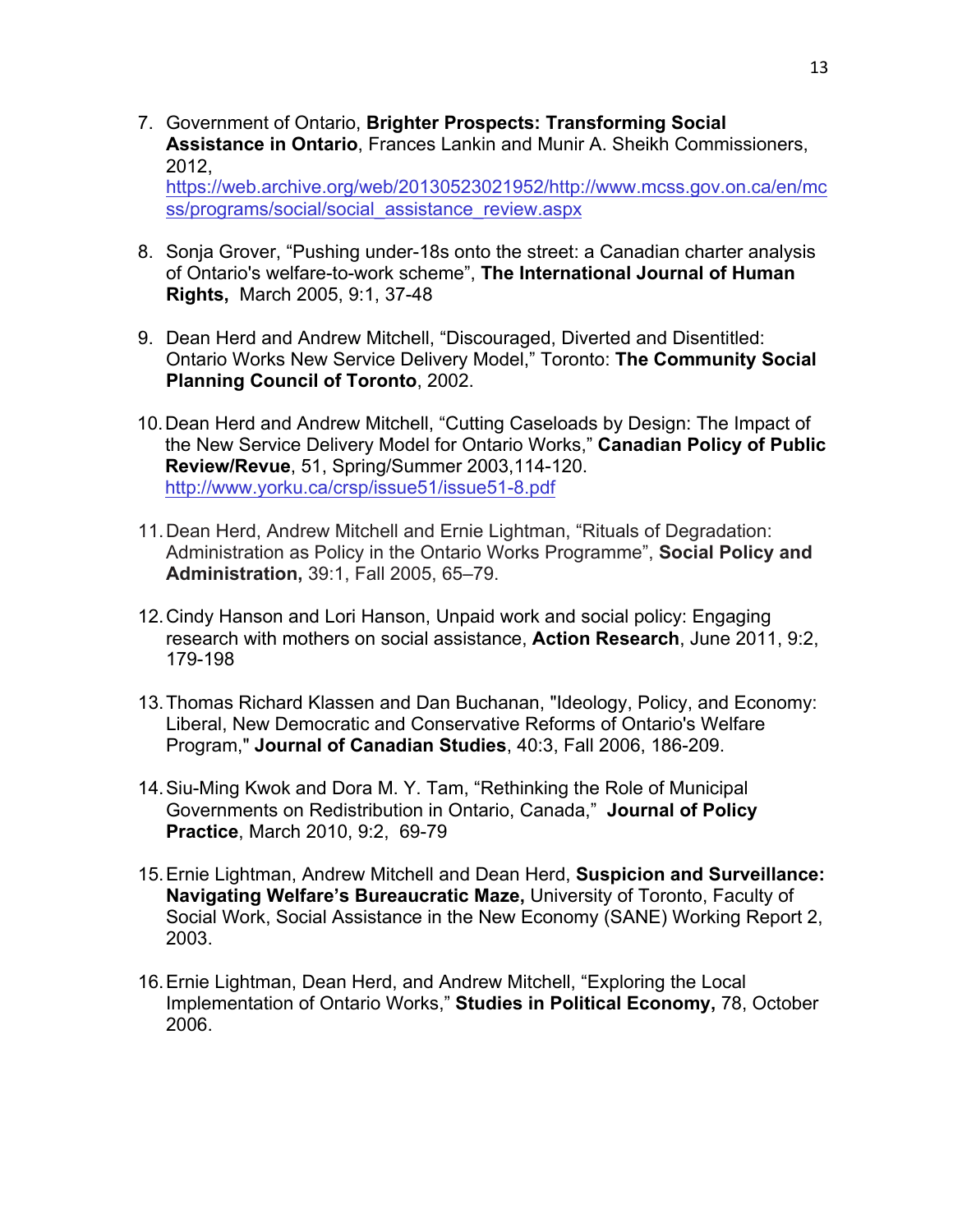- 17.Ernie Lightman, Andrew Mitchell and Dean Herd, "Welfare to What? After Workfare in Toronto," **International Social Security Review**, October 2005, 58:4, 95-106
- 18.Ernie Lightman, Andrew Mitchell, and Dean Herd, "One Year On: Tracking the Experiences of Current and Former Welfare Recipients in Toronto," **Journal of Poverty**, December 2005, 9:4, .5-25
- 19.Ernie Lightman, Dean Herd, and Andrew Mitchell, "Precarious Lives: Work, Health and Hunger among Current and Former Welfare Recipients in Toronto," **Journal of Policy Practice**, August 2008, 7:4, 242-259
- 20.Margaret Hillyard Little, "Manhunts and Bingo Blabs": The Moral Regulation of Ontario Single Mothers," **The Canadian Journal of Sociology / Cahiers canadiens de sociologie**, April 1994, 19:2, .233-247
- 21.Marion Lynn and Milana L.Todoroff, "Sole Support Mothers on Social Assistance in Ontario: Barriers to Employment and Suggested Solutions," **Canadian Woman Studies**, 18:1, April 1998, 72–75.
- 22.Melodie Mayson, "Ontario Works and Single Mothers: Redefining 'deservedness and the social contract'," **Journal of Canadian Studies**, 34:2, July 1999, 89–109.
- 23.André Marin, Ombudsman of Ontario, Final Report, Investigation into Unreasonable Delay at the Ministry of Community and Social Services' Ontario Disability Support Program's Disability Adjudication Unit "Losing the Waiting Game", May 2006 https://ombudsman.on.ca/Investigations/SORT-Investigations.aspx
- 24.Ian Morrison, "Ontario Works: A Preliminary Assessment," **Journal of Law and Social Policy**, 13, March 1998.
- 25.Allan Moscovitch "Participatory Reform in Canada: The Case of Social Assistance in Ontario," **Social Policy & Administration**, 28(2), June 1994, 120-127
- 26.Janet Mosher and Joe Hermer, "Welfare Fraud: The Constitution of Social Assistance as Crime," Division of Social Sciences, University of Toronto at Scarborough March 2005, Prepared for the Law Commission of Canada, published in Janet Mosher and Joan Brockman (eds.), **Constructing Crime: Contemporary Processes of Criminalization**, UBC Press, 2010. https://www.yumpu.com/en/document/view/35905724/welfare-fraud-theconstitution-of-social-york-university
- 27.Gail Nyberg, Ministry of Community and Social Services, and Social Assistance Review Advisory Council, **Recommendations For An Ontario Income**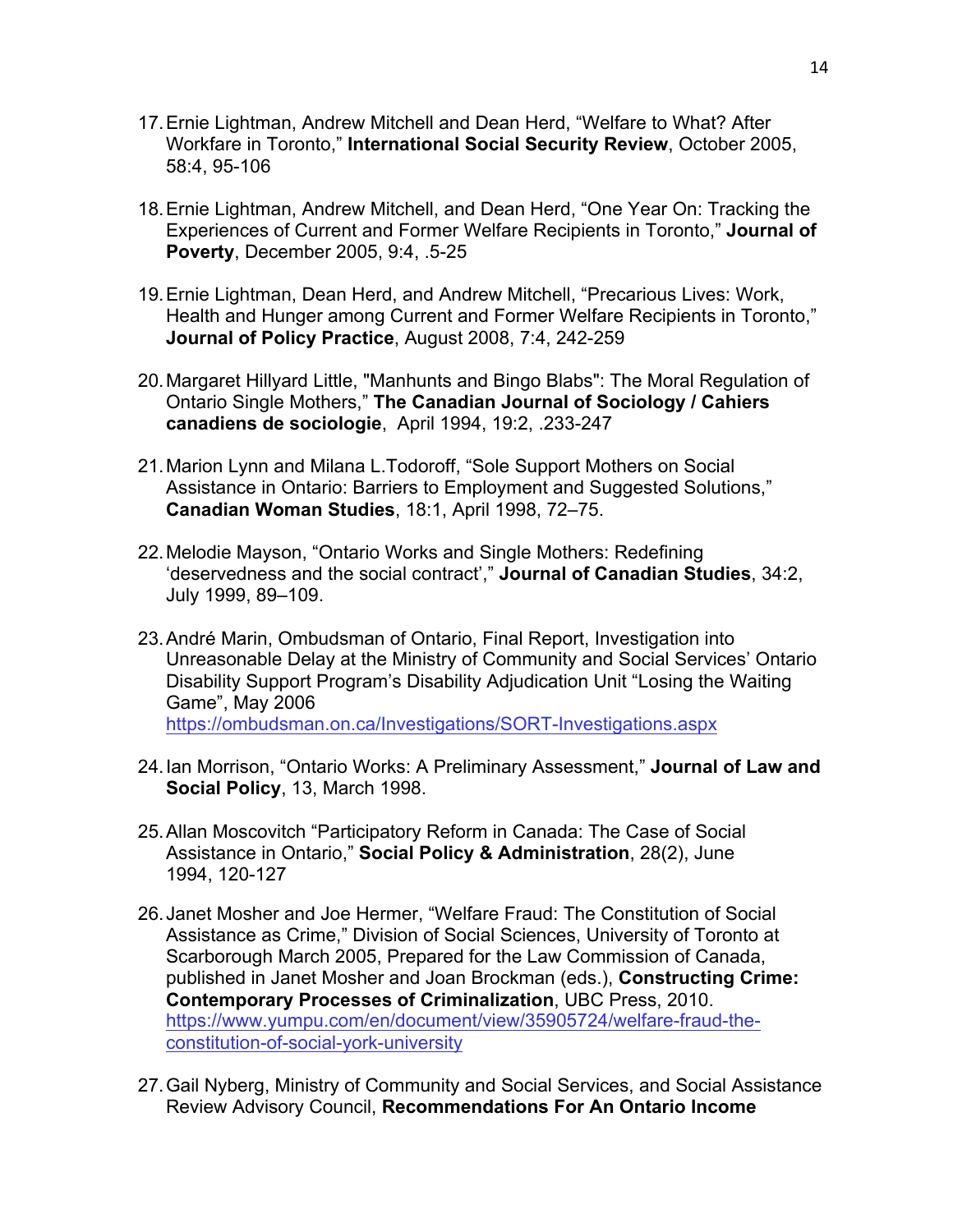**Security Review: Report of the Ontario Social Assistance Review Advisory Council**, Toronto, ON, Ministry of Public & Social Assistance, May 2010.

- 28. PC Caucus White Paper, **Paths to Prosperity: Welfare to Work**, January 2013. http://www.oaith.ca/assets/files/Publications/Poverty/Hudak-White-Paper-Social-Services-E.pdf
- 29.Tracy Smith-Carrier, "A LEAP forward or a LEAP back? Revelations about the Learning, Earning and Parenting (LEAP) program of Ontario Works," **Social Policy and Society**, April 2010, 9:2, 155-166
- 30.Lorne Sossin, "Boldly Going Where No Law Has Gone Before: Call Centres, Intake Scripts, Database Fields and Discretionary Justice in Social Assistance," **Osgood Hall Law Journal**, 42:3, 2004, 363.
- 31.John Stapleton**, Open Policy Ontario**, A website of materials on social assistance and poverty in Ontario, http://openpolicyontario.com/publications/
- 32. John Stapleton**, The "Welfareization" of Disability Incomes in Ontario: What are the factors causing this trend?**, Metcalf Foundation, December 2013. http://metcalffoundation.com/wp-content/uploads/2013/12/Welfareization-of-Disability-Incomes-in-Ontario.pdf
- 33.John Stapleton, **Transitions Revisited: Implementing the Vision,** Caledon Institute of Social Policy, September 2004.
- 34.Carolyn Tuohy, **Redesigning the Welfare State: Social Assistance Reform in Ontario**. Report prepared for the Laidlaw Foundation, June 1992.

# **Prince Edward Island**

#### **Quebec**

- 1. René Auclair, **Introduction à la sécurité sociale au Québec**, Les Presses de L'Universite, Laval, 2003.
- 2. Christophe Bedos, Jean-Marc Brodeur, Laurence Boucheron. et al., « The dental care pathway of welfare recipients in Quebec," **Social Science and Medicine**, December 2003, 57:11, .2089-2099
- 3. Nicole F. Bernier, **Le désengagement de l'État providence** Montréal : Presses de l'Université de Montréal, 2003.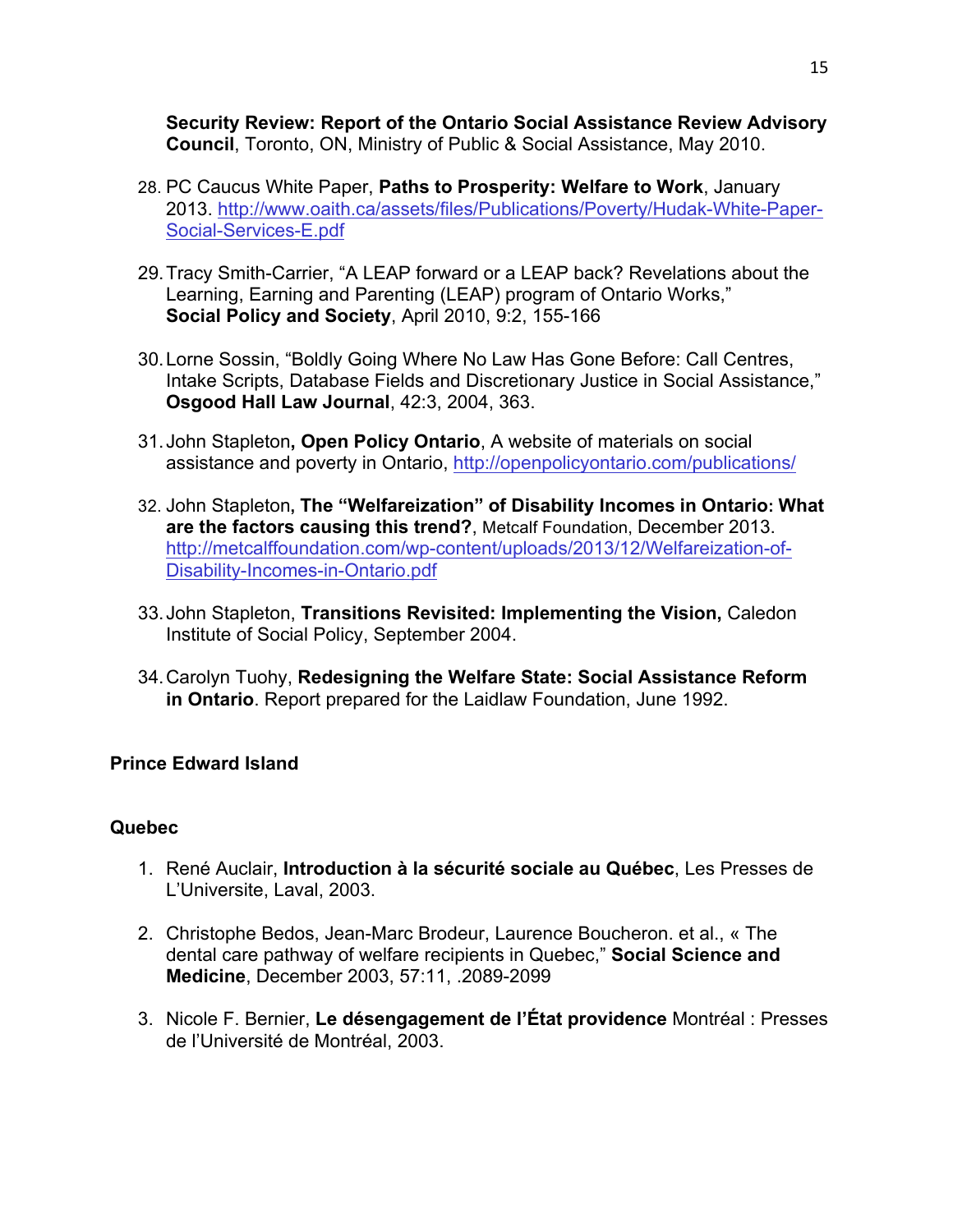- 4. Bernard Fortin, **Dépendance à l'égard de l'aide Sociale et Réforme de la Sécurité du Revenu**, Département d'économique, Université Laval, Actualite Economique, Décembre 1997. http://www.ecn.ulaval.ca/w3/recherche/cahiers/1998/9803.pdf
- **5.** Bernard Fortin, Guy Lacroix and Simon Drolet, « Welfare benefits and the duration of welfare spells: evidence from a natural experiment in Canada, **Journal of Public Economics,** July 2004, 88:7-8, 1495-1520-
- 6. Guy Fréchet et Pierre Lanctôt, **Les Cheminement Hors Aide-Sociale au Québec, 1996-2001; Social Assistance Exit Trajectories in Quebec, 1996- 2001**, Conférence, Familles Canadiennes Sous Tension?, Montréal, Mai 19, 2005, Direction Générale Adjointe de la Recherche, de l'Evaluation et de la Statistique, Ministère de l'Emploi et de la Solidarité Sociale, à Paraître, 2005. https://depot.erudit.org/bitstream/001968dd/1/lanctotfrechet.pdf
- 7. Guy Fréchet et Pierre Lanctôt, "Pauvretés, inégalités et exclusion sociale au Quebec," **Santé, Société et Solidarité**, 2:1, 2003, 21-23. Http://www.persee.fr/web/revues/home/prescript/article/oss\_1634- 8176\_2003\_num\_2\_1\_911
- 8. Lionel-Henri Groulx, "La Restructuration Recente des Politiques Sociales au Canada et au Quebec: Elements d'Analyse," **Labour/Le Travail**, 63:9, March 2009
- 9. Natasha Kim and Tina Piper, "Gosselin v. Quebec: Back to the Poorhouse," **McGill Law Journal**, 48:4, December 2003, 749.
- 10.Guy Lacroix and Dany Brouillette, "Assessing the impact of a wage subsidy for single parents on social assistance", **Canadian Journal of Economics/Revue canadienne d'économique**, November 2011, 44:4, 1195-1221
- 11.François Legras, **Québec: le gouvernement libéral lance une nouvelle offensive contre les assistés sociaux**, Publié par le Comité International de la Quatriéme Internationale (CIQI), Août 26, 2003. http://www.wsws.org/francais/News/2003/aout03/260803\_aidesociale.shtml
- 12.Sylvie Morel, **Modèle du workfare ou modèle de l'insertion? La transformation de l'assistance sociale au Canada et au Québec**, Publications de recherche en matière de politiques, Condition féminine Canada (CFC), Septembre 2002. http://publications.gc.ca/collections/Collection/SW21- 95-2002F.pdf
- 13.J.-F Rene, C.Lefebvre, M.Provost et J. Panet-Raymond, "La difficile intégration des bénéficiaires de l'aide sociale au Québec: Minima sociaux, logiques de